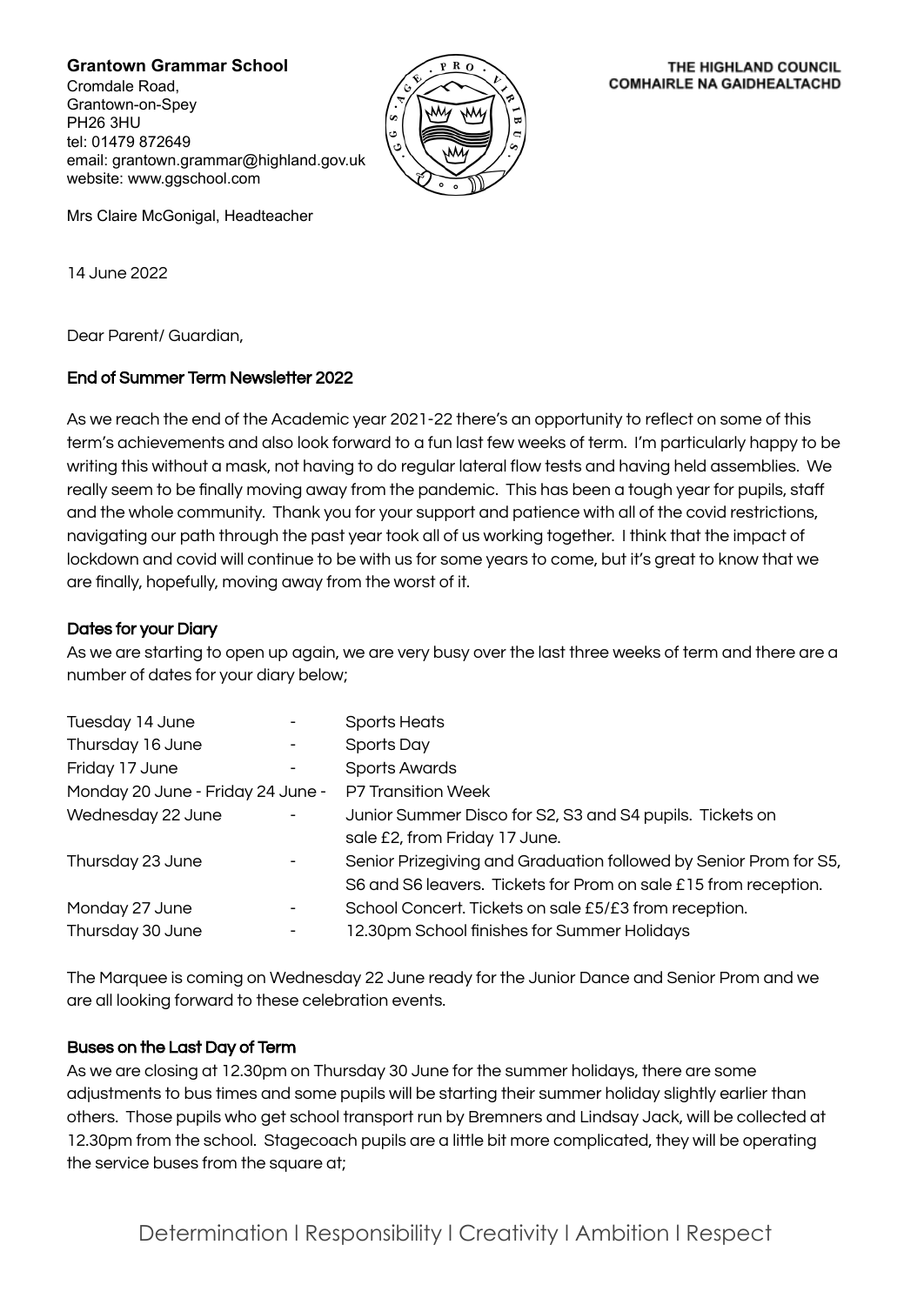| 37a | 11:58am     | <b>Contract Contract</b> | Cromdale                                 |
|-----|-------------|--------------------------|------------------------------------------|
| 37  | 12:32pm     | $\sim$                   | Nethy Bridge / Boat of Garten / Aviemore |
|     | x37 12:50pm | $\sim$                   | Dulnain / Carrbridge / Inverness         |

Pupils who go on the Braes bus will be taken home at 12:30pm on the school minibus. Please discuss these new arrangements with your child and as always, contact the school if you have any concerns.

# HMIE Recovery Visit Inspection

We had a Recovery Visit inspection by the HMIE at the end of May. They looked at the continuity of learning, wellbeing of children, young people and staff and also approaches to safeguarding and child protection procedures. The inspectors were very impressed by the whole school community including pupils, parents, partners and staff. Given the amount of events which we are holding at the end of term, one quote stands out in particular:

"Stakeholders all note the regrettable loss of major experiences for young people over the periods of remote learning. Staff are making commendable progress in reinstating events such as school shows, educational trips and residential stays. Young people are becoming more involved in planning and delivering contributions to the school's recovery."

It's great to be slowly getting back to normal and the inspectors were clear that we have "such a richness in what there is, all the component parts are there and thereabouts." The suggestions they made for extending aspects of planning and progress in terms of wellbeing with relation to national wellbeing indicators were welcome and useful.

# Senior Pupil Leadership Team

We held elections for our Senior Pupil Leadership Team last week and the following pupils were elected:

| School Captain              | Fergus Riach         |
|-----------------------------|----------------------|
| School Vice Captain         | Freddie Talbot-Heigh |
| Roy House Captain           | Olivia Robinson      |
| Roy Vice House Captain      | Alice Kemsley        |
| Roy Vice House Captain      | Isla Oakes           |
| Revoan House Captain        | Fraser Casaru        |
| Revoan Vice House Captain - | Lexie Murray         |
| Revoan Vice House Captain - | <b>Molly Pawsey</b>  |
| Revack House Captain        | Siana Lambie         |
| Revack Vice House Captain   | Xander Blair         |
| Revack Vice House Captain   | <b>Adele Sellars</b> |

Senior Prefects: Rose Allan, Sophie Bell, Rebekah Bissett, Alice Carrott, Rachel Gordon, Ffion Townsend

We have a very strong pupil team, which is going to be a lot of fun. We are looking forward to seeing their fundraising, disco ideas, suggestions for the school and, coming up on Thursday, their events for Sports Day!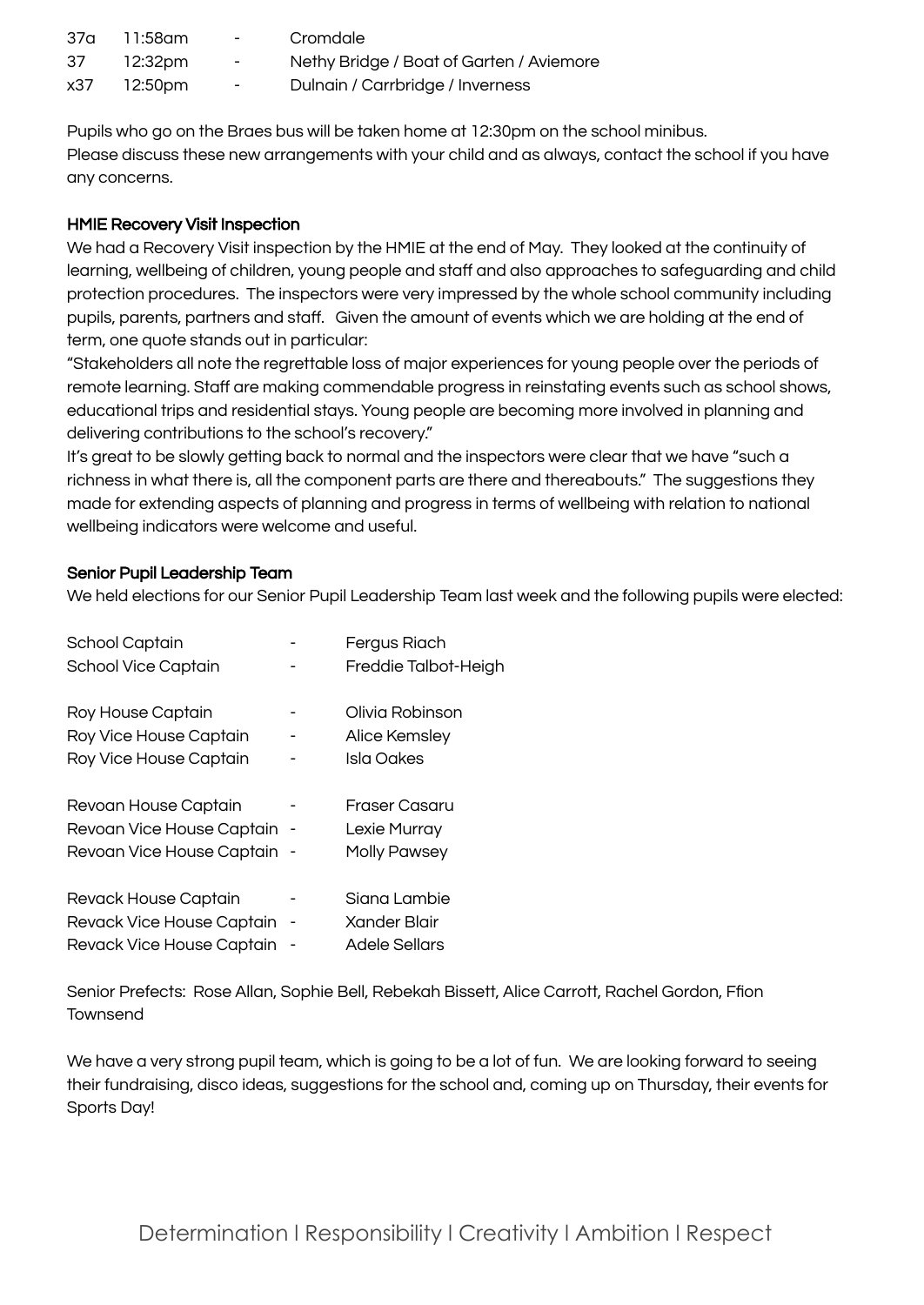## Junior Prizegiving

It was lovely to be able to invite parents and grandparents to the Junior Prizegiving on Friday 27 May. Pupils who received four or more subject nominations for effort and progress received their certificates at the awards ceremony. However, teachers were able to nominate 3 pupils per class so there were many pupils who received their certificates for 1, 2 or 3 nominations during Tutor Classes. Please check with your child as to whether they received a certificate, although hopefully they will have shown you their certificates. All pupils in S1 - S3 last year are to be commended for their resilience and determination as they coped with facemasks, one way systems, social distancing, testing and vaccinations to help our whole community come through the covid pandemic.

# Youth Philanthropy Initiative

Recently the new S3's took part in the final of their Youth Philanthropy Initiative (YPI) competition which is sponsored by The Wood Foundation and where they have the opportunity to win £3000 for a local charity. The social issues which the S3's chose to focus on were very varied and included health, disability awareness, mental health, children's activities and homelessness. The winning group of Torran Lambie and Brodie Bostock were able to present £3000 to Moray Fresh Start which helps homeless people get started in their new homes. Moray Fresh Start is a small charity which is entirely run by volunteers, so the donation was very much appreciated.



### SQA Exams

The exams went very well and we very much hope that all our pupils get the results they want. Results are sent to pupils by post on Tuesday 9 August and if pupils have registered to get their results by text or email, they will receive that in the morning. I've attached a letter about the SQA appeals process in case results aren't what was hoped for and would urge you to get in touch with Mr Ross, if you have any questions about this process.